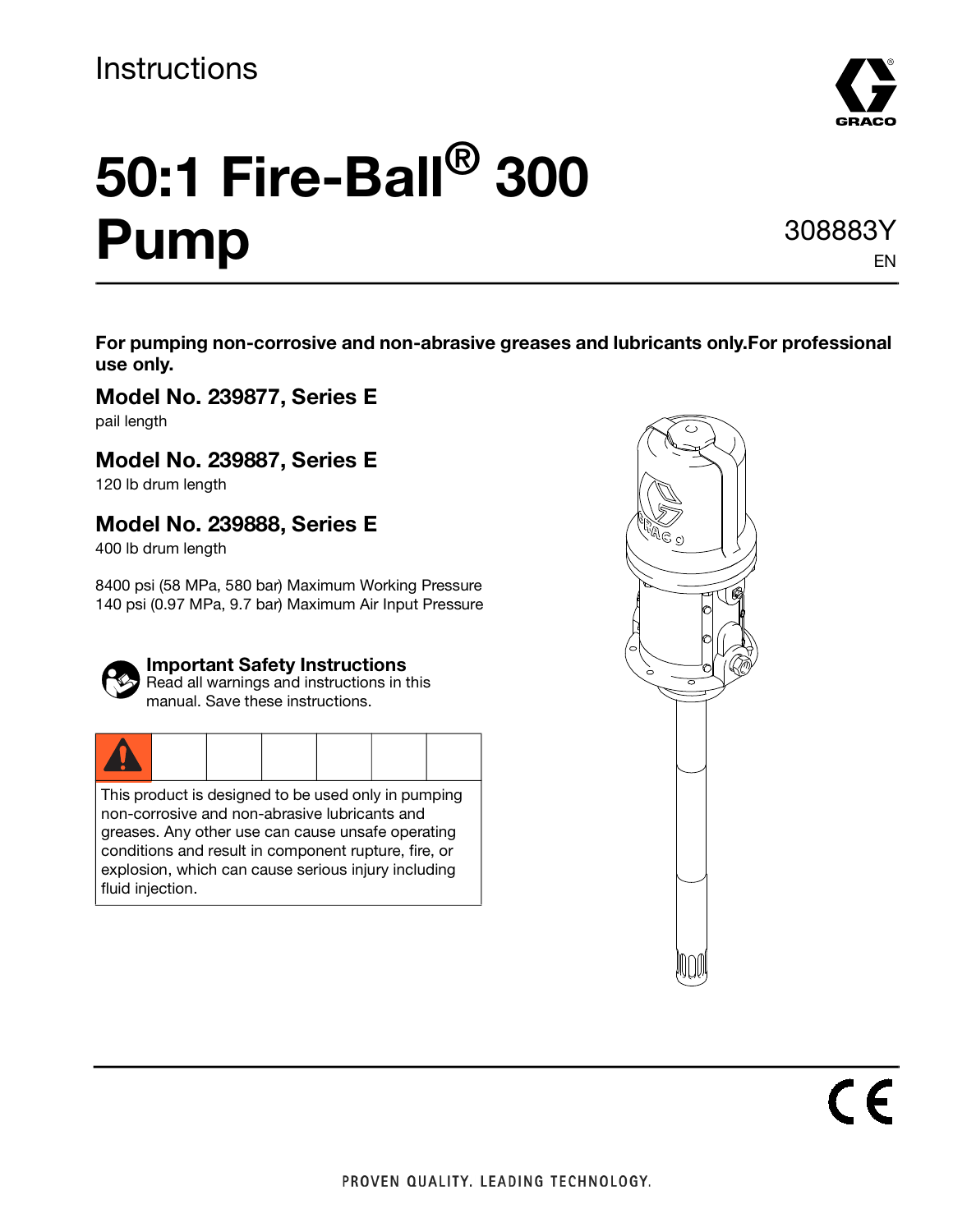# **Warnings**

The following warnings are for the setup, use, grounding, maintenance, and repair of this equipment. The exclamation point symbol alerts you to a general warning and the hazard symbols refer to procedure-specific risks. When these symbols appear in the body of this manual or on warning labels, refer back to these Warnings. Product-specific hazard symbols and warnings not covered in this section may appear throughout the body of this manual where applicable.

| <b>WARNING</b>                                                                                                                                                                                                                                                                                                                                                                                                                                                                                                                                                                                                                                                                                                                                                                                                                                                                                                                                                                                                                                                                                                                                                                                                                                                                                                                                                                                                                                                                                                                                                                                                 |
|----------------------------------------------------------------------------------------------------------------------------------------------------------------------------------------------------------------------------------------------------------------------------------------------------------------------------------------------------------------------------------------------------------------------------------------------------------------------------------------------------------------------------------------------------------------------------------------------------------------------------------------------------------------------------------------------------------------------------------------------------------------------------------------------------------------------------------------------------------------------------------------------------------------------------------------------------------------------------------------------------------------------------------------------------------------------------------------------------------------------------------------------------------------------------------------------------------------------------------------------------------------------------------------------------------------------------------------------------------------------------------------------------------------------------------------------------------------------------------------------------------------------------------------------------------------------------------------------------------------|
| <b>EQUIPMENT MISUSE HAZARD</b><br>Misuse can cause death or serious injury.<br>Do not operate the unit when fatigued or under the influence of drugs or alcohol.<br>Do not exceed the maximum working pressure or temperature rating of the lowest rated system<br>component. See Technical Data in all equipment manuals.<br>Use fluids and solvents that are compatible with equipment wetted parts. See Technical Data in all<br>equipment manuals. Read fluid and solvent manufacturer's warnings. For complete information<br>about your material, request MSDS from distributor or retailer.<br>Do not leave the work area while equipment is energized or under pressure.<br>$\bullet$<br>Turn off all equipment and follow the Pressure Relief Procedure when equipment is not in use.<br>$\bullet$<br>Check equipment daily. Repair or replace worn or damaged parts immediately with genuine manu-<br>$\bullet$<br>facturer's replacement parts only.<br>Do not alter or modify equipment. Alterations or modifications may void agency approvals and cre-<br>٠<br>ate safety hazards.<br>Make sure all equipment is rated and approved for the environment in which you are using it.<br>٠<br>Use equipment only for its intended purpose. Call your distributor for information.<br>$\bullet$<br>Route hoses and cables away from traffic areas, sharp edges, moving parts, and hot surfaces.<br>$\bullet$<br>Do not kink or over bend hoses or use hoses to pull equipment.<br>$\bullet$<br>Keep children and animals away from work area.<br>٠<br>Comply with all applicable safety regulations. |
| <b>TOXIC FLUID OR FUMES HAZARD</b><br>Toxic fluids or fumes can cause serious injury or death if splashed in the eyes or on skin, inhaled, or<br>swallowed.<br>Read MSDSs to know the specific hazards of the fluids you are using.<br>Store hazardous fluid in approved containers, and dispose of it according to applicable guidelines.<br>Always wear chemically impermeable gloves when spraying, dispensing, or cleaning equipment.                                                                                                                                                                                                                                                                                                                                                                                                                                                                                                                                                                                                                                                                                                                                                                                                                                                                                                                                                                                                                                                                                                                                                                      |
| <b>MOVING PARTS HAZARD</b><br>Moving parts can pinch, cut or amputate fingers and other body parts.<br>Keep clear of moving parts.<br>Do not operate equipment with protective guards or covers removed.<br>Pressurized equipment can start without warning. Before checking, moving, or servicing equip-<br>ment, follow the Pressure Relief Procedure and disconnect all power sources.                                                                                                                                                                                                                                                                                                                                                                                                                                                                                                                                                                                                                                                                                                                                                                                                                                                                                                                                                                                                                                                                                                                                                                                                                      |
| PERSONAL PROTECTIVE EQUIPMENT<br>Wear appropriate protective equipment when in the work area to help prevent serious injury, including<br>eye injury, hearing loss, inhalation of toxic fumes, and burns. This protective equipment includes but is<br>not limited to:<br>Protective eyewear, and hearing protection.<br>$\bullet$<br>Respirators, protective clothing, and gloves as recommended by the fluid and solvent manufacturer<br>٠                                                                                                                                                                                                                                                                                                                                                                                                                                                                                                                                                                                                                                                                                                                                                                                                                                                                                                                                                                                                                                                                                                                                                                   |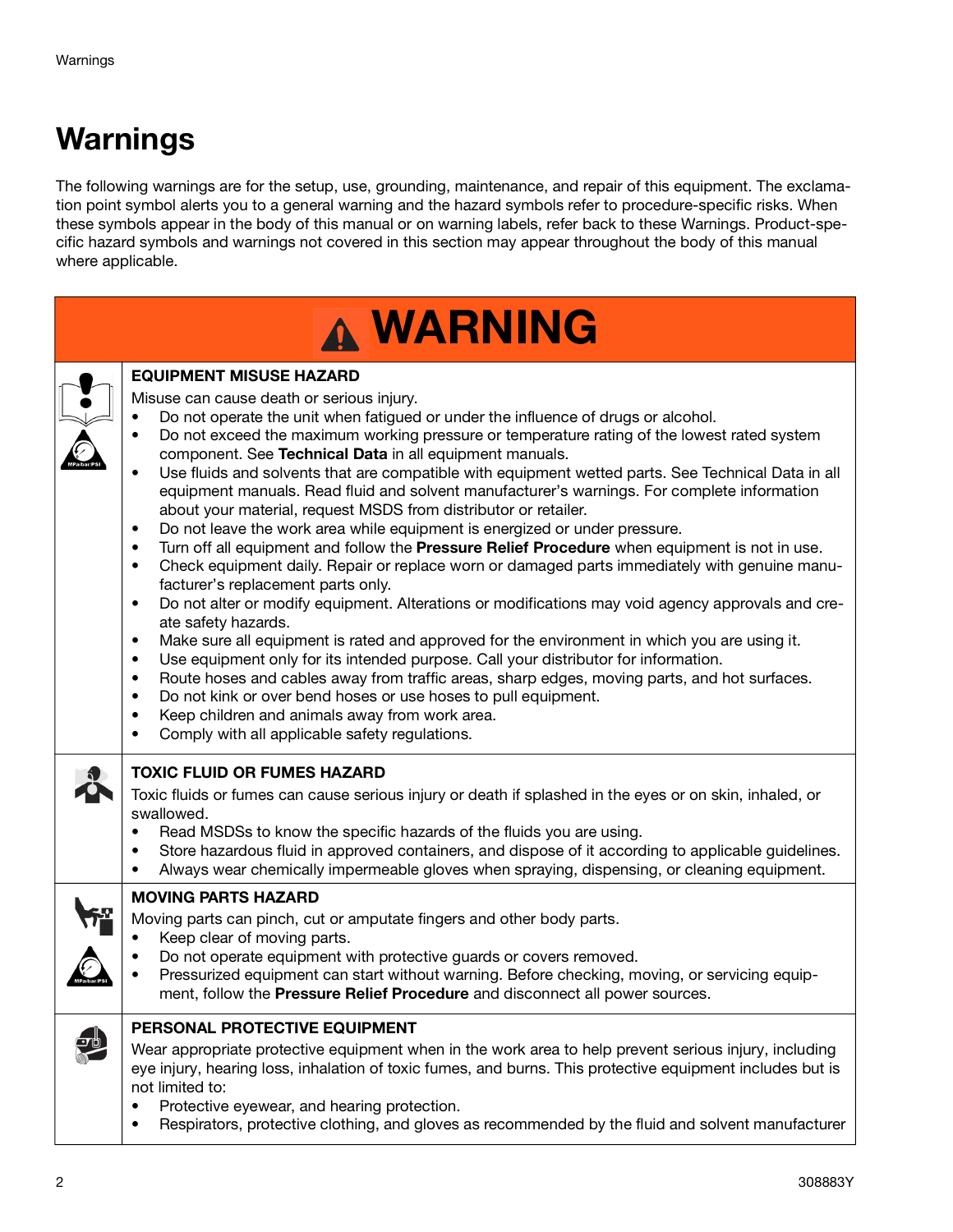### **Installation**

### **Grounding**



The equipment must be grounded to reduce the risk of static sparking and electric shock. Electric or static sparking can cause fumes to ignite or explode. Improper grounding can cause electric shock. Grounding provides an escape wire for the electric current.

**Pump:** Use a ground wire and clamp as shown in [FIG. 1.](#page-2-0)

**Fluid hoses:** Use only electrically conductive hoses.

**Air compressor:** Follow manufacturer's recommendations.

**Fluid supply container:** Follow the local code.

**To maintain grounding continuity when flushing or relieving pressure:** hold metal part of the spray gun/dispense valve firmly to the side of a grounded metal pail, then trigger the gun/valve.

**To ground the pump:** remove the ground screw (Z) and insert through the eye of the ring terminal at end of the ground wire (Y). Fasten the ground screw back onto the pump and tighten securely. Connect the other end of the ground wire to a true earth ground. See Fig. To order a ground wire clamp, order Part. No. 222011.



<span id="page-2-0"></span>**FIG. 1**



Recommended air line configuration to reduce moisture in pump

#### <span id="page-2-1"></span>**FIG. 2: Typical Installation**

#### **Key:**

- A Fluid dispense line
- B Pump ground wire (required)
- C Air regulator with gauge
- D Main air supply line<br>E Air line filter
- Air line filter
- F Air line lubricator
- G Pump runaway valve
- H Follower plate
- J Bleed-type master air valve (required)
- K Fluid drain valve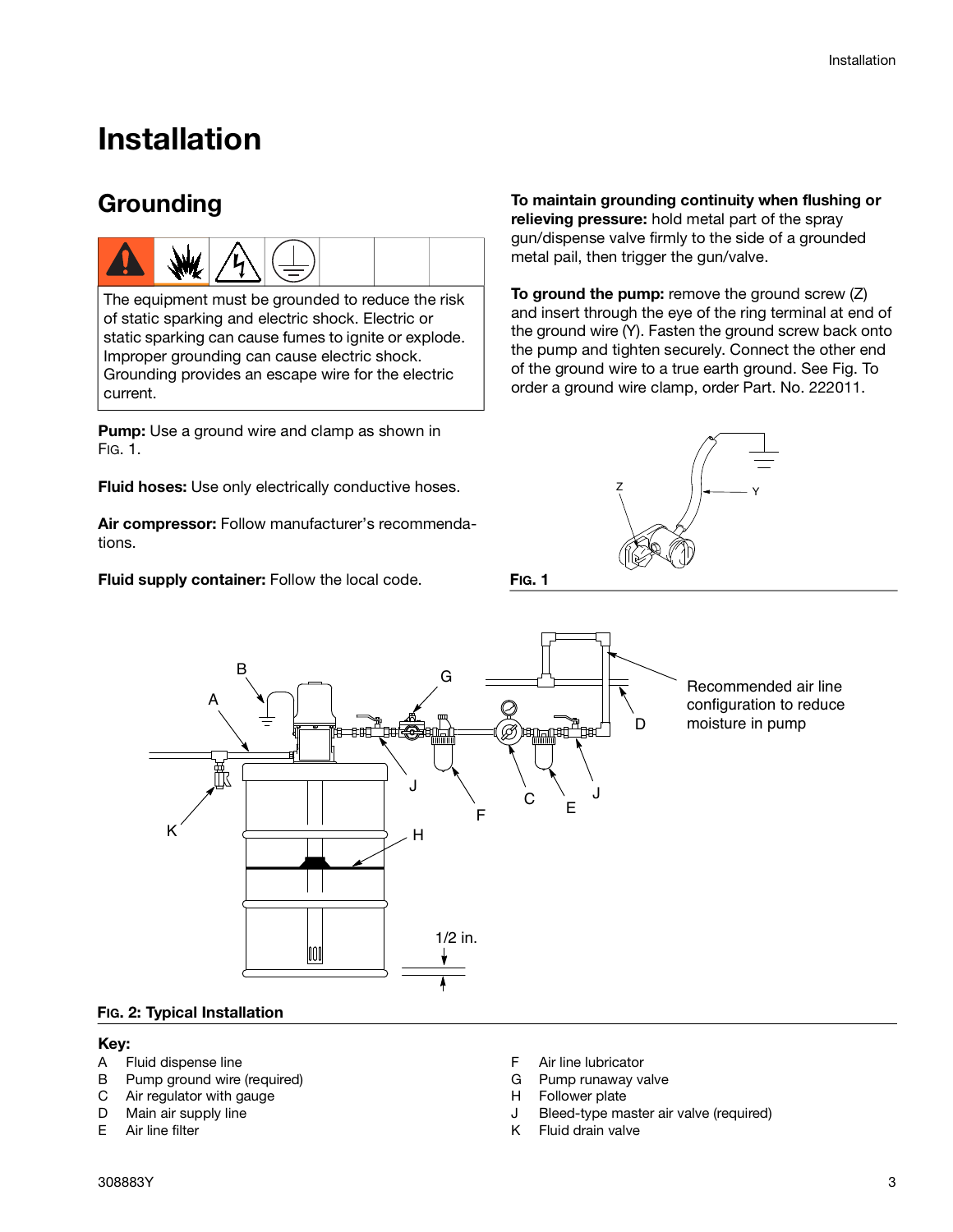### **Mounting**



Mount the pump securely so that it cannot move around during operation. Failure to do so could result in personal injury or equipment damage.

- 1. Plan the mounting layout for easy operator access to the pump air controls, sufficient room to change drums and a secure mounting platform.
- 2. If using a follow plate (H), remove the drum cover. Scoop the material to the center of the drum. Place the plate on the material. Guide the pump foot valve through the plate.
- 3. Mount the pump to the drum cover or other suitable mounting device.
- 4. For ease in changing drums, install a pump elevator.

### **Air and Fluid Line Accessories**

Refer to [FIG. 2](#page-2-1) for the following instructions.



Three accessories are **required** in the system: an air shut-off valve/air bleed device, fluid drain valve, and ground wire. These accessories reduce the risk of serious bodily injury, including fluid injection, splashing in the yes or on the skin, injury from moving parts if adjusting or repairing the pump, and explosion from static sparking.

- The air bleed device relieves air trapped between it and air motor after the air supply is shut off. Trapped air can cause the motor to cycle unexpectedly, causing serious injury if adjusting or repairing the pump. Use a bleed-type master air valve (J). Install them near the pump air inlet within easy reach from the pump.
- The fluid drain (K) assists in relieve fluid pressure in the displacement pump, hoses, and dispensing valve. Triggering the valve to relieve pressure may not be sufficient.

• The ground wire (B) reduces the risk of static sparking.

#### **NOTICE**

Do not hand the air accessories directly on the air inlet. The fittings are not strong enough to support the accessories and may cause one or more to break. Provides a bracket on which to mount the accessories.

**NOTE:** Install the air line accessories in the order shown in [FIG. 2](#page-2-1).

- 1. Install a pump runaway valve (G) to shut off the air to the pump if the pump accelerates beyond the pre-adjusted setting. A pump that runs too fast can be seriously damaged.
- 2. Install an air line lubricator (F) for automatic air motor lubrication.
- 3. Install a bleed-type master air valve (J) to relieve air trapped between the valve and the motor.
- 4. Install the air regulator (C) to control pump speed and pressure.
- 5. Install an air line filter (E) to remove harmful dirt and contaminants from the compressed air supply.
- 6. Install a second bleed-type master air valve (J) upstream from all other accessories, to isolate the accessories for servicing.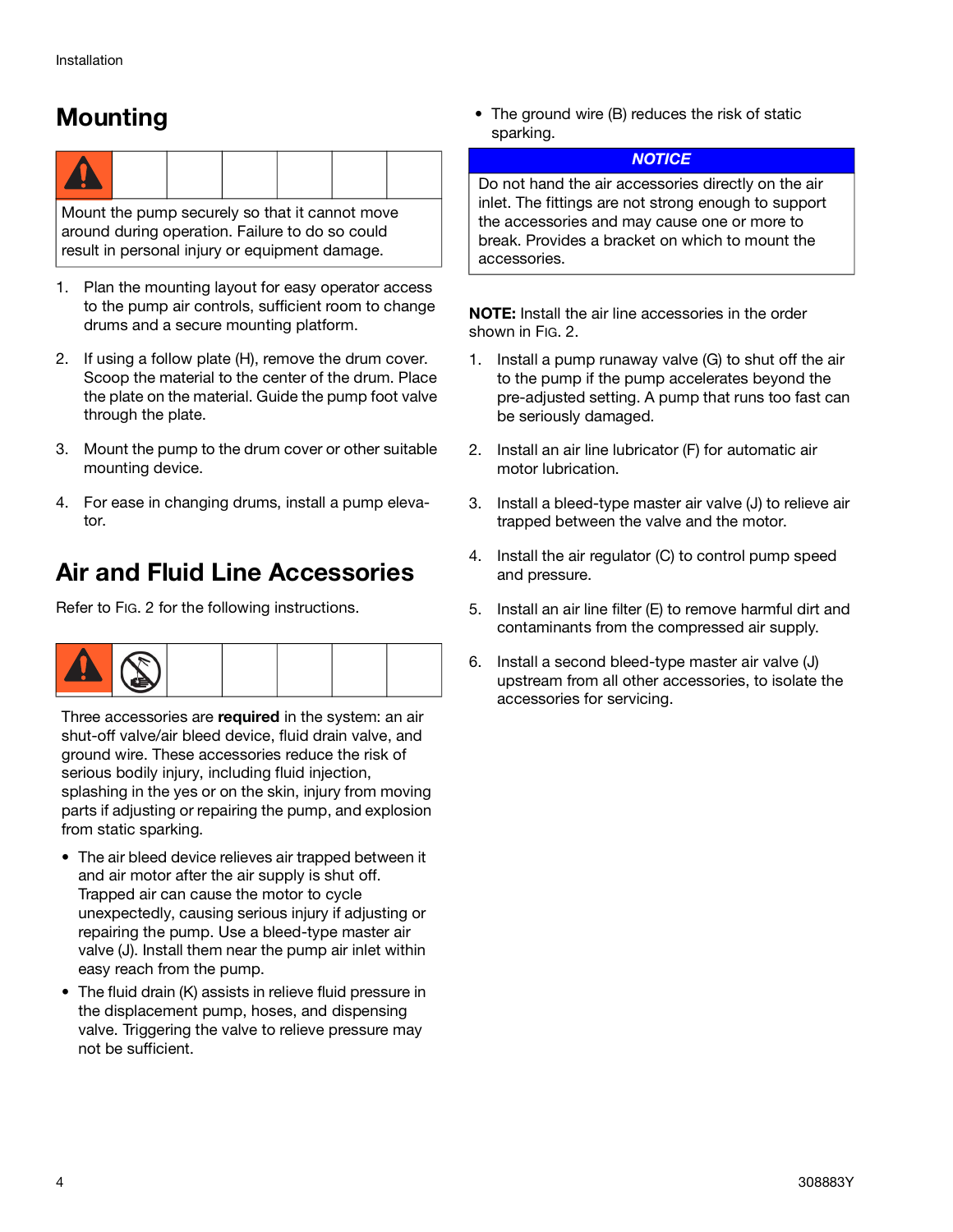# **Operation**

### <span id="page-4-0"></span>**Pressure Relief Procedure**



Follow the Pressure Relief Procedure whenever you see this symbol.



This equipment stays pressurized until pressure is manually relieved. To help prevent serious injury from pressurized fluid, such as skin injection, splashing fluid and moving parts, follow the Pressure Relief Procedure when you stop spraying and before cleaning, checking, or servicing the equipment.

- 1. Close the pump air regulator and bleed-type master air valve (required in the system).
- 2. Hold a metal part of the dispensing valve firmly to a grounded metal waste container and trigger the valve to relieve the fluid pressure.

### **Start Up**

- 1. If there are multiple pumps on the air line, close the air regulators and bleed-type master air valves to all but one pump. If there is only one pump, close its air regulator and bleed-type master air valve.
- 2. Open the master air valve from the compressor.
- 3. Open the dispensing valve into the grounded metal waste container, making firm metal-to-metal contact between the container and valve. Open the bleed-type master air valve and open the pump air regulator slowly, just until the pump is running. When the pump is primed and all air has been pushed out of the lines, close the dispense valve.
- 4. If there is more than one pump, repeat this procedure for each pump.

**NOTE:** When the pump is, and with sufficient air supplied, the pump starts when the dispensing valve is opened and shuts off when closed.

5. Set the air pressure to each pump at the lowest pressure needed to get the desired results.

#### **NOTICE**

The pump has a rated ratio of 50:1. However, it is capable of reaching stall pressures equal to 60 times the air input pressure. Calculate the fluid output pressure using the air regulator reading. Multiply the air pressure shown on the regulator gauge by 60. For example:

140 psi air  $x 60 = 8400$  psi fluid output 0.97 MPa air  $x$  60 = 58.2 MPa fluid output 9.7 bar air  $x 60 = 582$  bar fluid output

Regulate air to the pump so that no air line or fluid line component or accessory is over pressurized.

6. Never allow the pump to run dry of the material being pumped.

#### **NOTICE**

A dry pump will quickly accelerate to a high speed, possibly damaging itself. If your pump accelerates quickly, or is running too fast, stop it immediately and check the material supply. If the supply container is empty and air has been pumped into the lines, prime the pump and lines with material, or flush it and leave it filled with a compatible solvent. Be sure to eliminate all air from the material lines.

**NOTE:** A pump runaway valve (G) can be installed on the air line to automatically shut off the pump if it starts to run too fast.

- 7. Read and follow the instructions supplied with each components in the system.
- 8. To shut off the system always follow the Pressure Relief Procedure.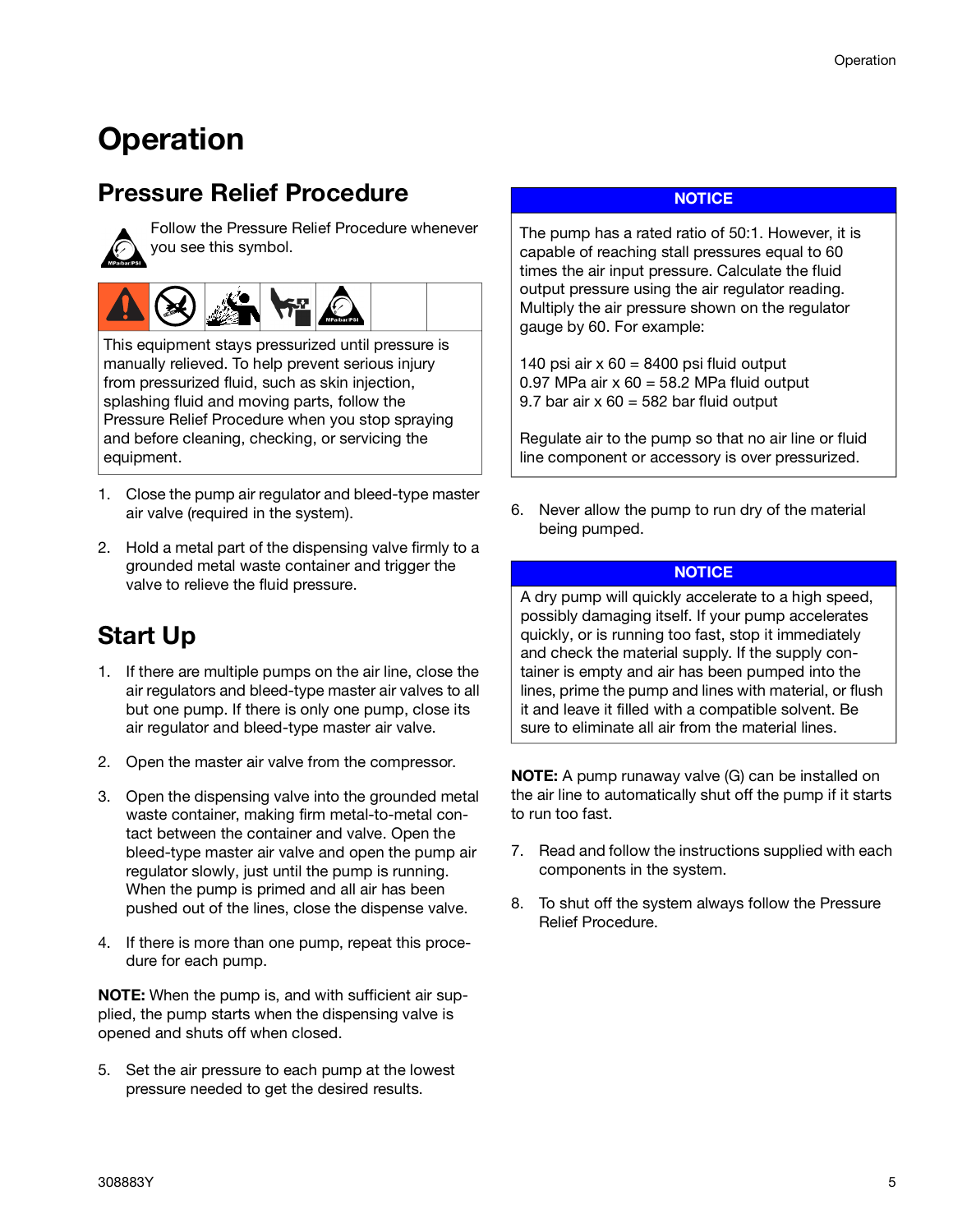# **Repair**

### **Displacement Pump Service**

Refer to [FIG. 3](#page-6-0) for the following instructions.



Be sure to have all necessary parts on hand before starting. Use all parts in the repair kit for best results.

Displacement Pump Repair Kit 241623 is available.

- 1. Flush the pump.
- 2. Relieve the pressure before proceeding, page [5](#page-4-0).
- 3. Disconnect the hoses, remove the pump from its mounting, and clamp the air motor base (5) in a vise.

#### **NOTICE**

To avoid damaging the shovel tube, do not use slots in the tube to tighten or loosen tube.

- 4. Use strap wrench to screw shovel tube (67) off of pump cylinder (59).
- 5. Use strap wrench to screw shovel (66) off of shovel rod (58).
- 6. Use a strap wrench on pump cylinder (59) to screw it out of extension tube (64). Screw tube connector (63) out of pump cylinder. Remove bearing (61) and seal (62).
- 7. Screw the shovel rod (58) out of the piston (52). Remove the lower ball (56). Screw the piston out of the extension rod (57). Remove the upper ball (56), retaining washer (53), and seal (54).
- 8. Clean all the parts in a compatible solvent and inspect them for wear or damage. Use all the parts in the repair kit, and replace other parts as necessary.
- 9. Generously lubricate all the parts with light water-resistant grease and reassemble the pump.

**NOTE:** Torque the shovel tube (67) to the pump cylinder (59) at 45 to 55 ft-lbs (61 to 75 N.m).

Torque the pump cylinder (59) to the extension tube (64) at 45 to 55 ft-lbs (61 to 75 N.m).

Torque the shovel rod (58) to the piston (52) at 25 to 30 ft-lbs (34 to 41 N.m).

Torque the piston (52) to the extension rod (57) at 25 to 30 ft-lbs (34 to 41 N.m).

10. If the ground wire was disconnected before servicing, be sure to reconnect it before operating the pump.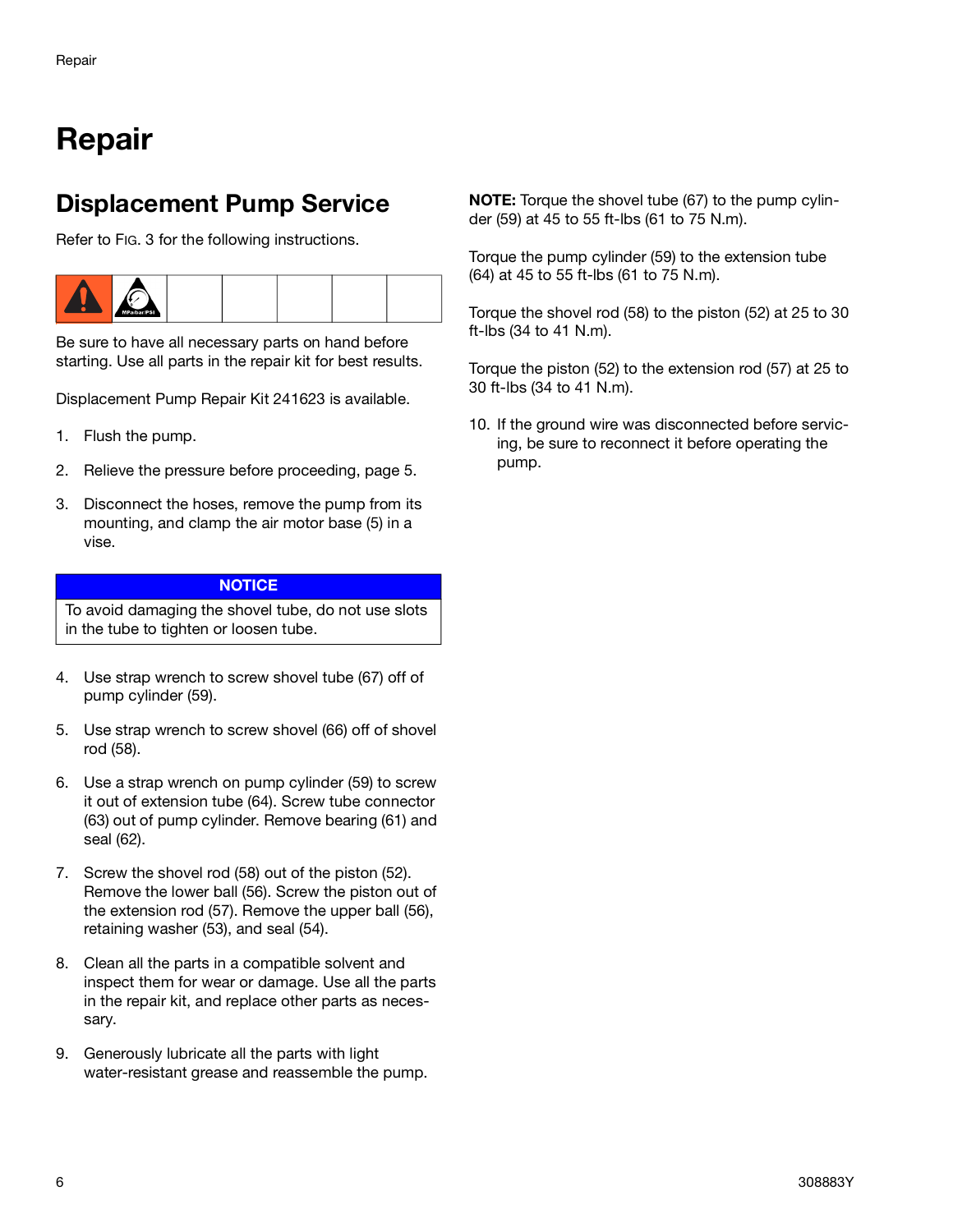

<span id="page-6-0"></span>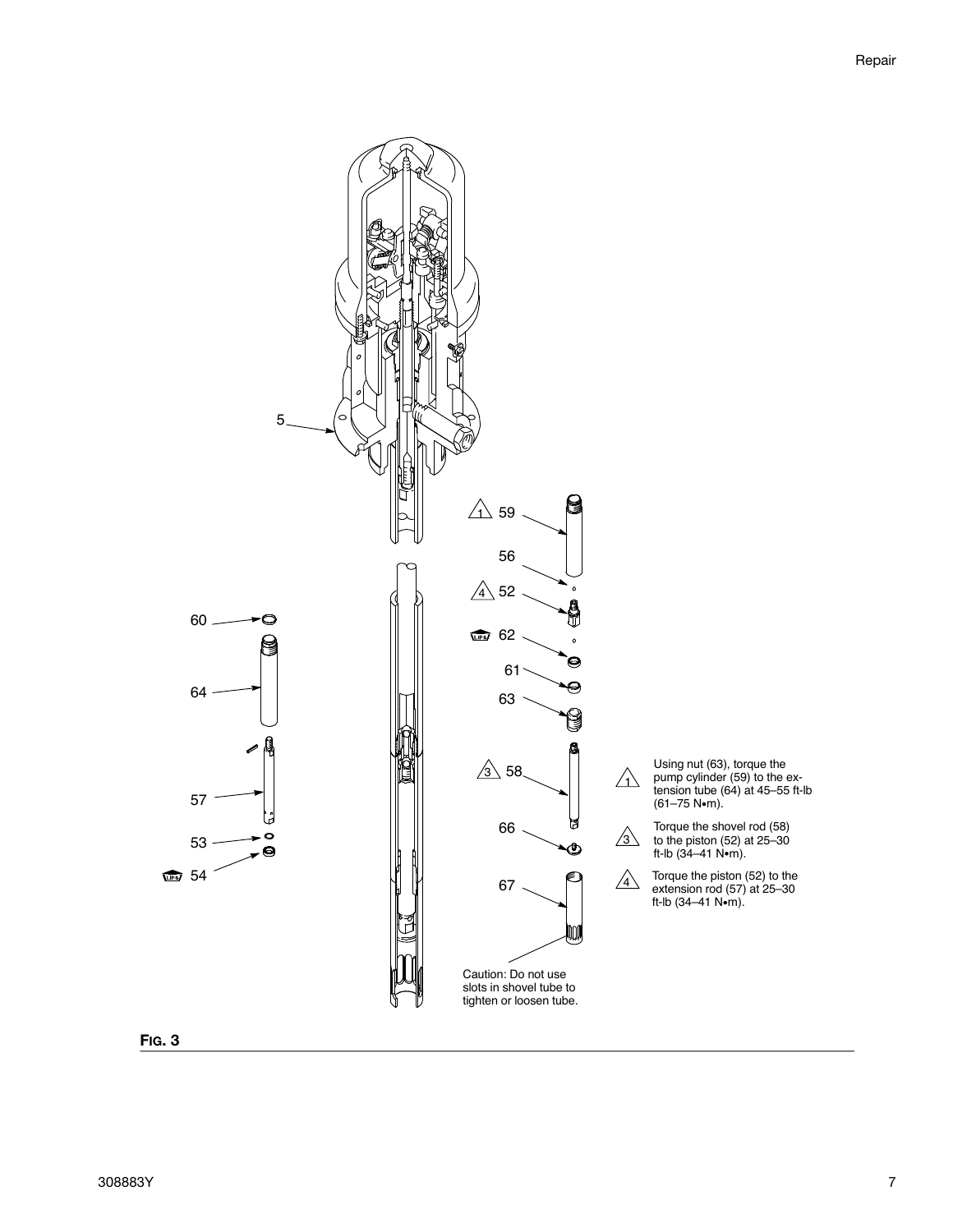### **Air Motor and Throat Service**

Refer to [FIG. 4](#page-8-0) for the following instructions.



Before starting, be sure to have all necessary parts on hand. Repair kit 206728 is available for the motor.

Two accessory tools should be ordered. Use Padded Pliers, 207579, to grip the trip rod without damaging its surface. Use Gauge, 171818, to ensure the proper clearance between the poppets and seat of the transfer valve.

- 1. Flush the pump.
- 2. Relieve the pressure, see page [5](#page-4-0).
- 3. Disconnect the hoses, remove the pump from its mounting, and clamp the air motor base (5) in a vise.
- 4. Use a strap wrench or pipe wrench on the extension tube (64) to screw it out of the base (5). See [FIG. 4.](#page-8-0)
- 5. Pull the extension rod (57) down as far as it will go, exposing the displacement rod (8).
- 6. Use a hammer and punch to remove the roll pin (74) from the displacement rod (8), and unscrew the extension rod (57) out of the displacement rod.

#### **NOTICE**

In step 7, do not damage the plated surface of the trip rod (11). A damaged trip rod could cause erratic air motor operation. Use the special padded pliers, 207579, to grasp the rod.

- 7. Manually push on the displacement rod (8) to move the air motor piston (2) up as far as it will go. Unscrew the cylinder cap nut (29a or 29b). Pull the nut up. Grip the trip rod (11) with padded pliers, and screw the nut off the rod. [\(FIG. 4](#page-8-0))
- 8. Remove the six screws (21) that hold the cylinder (17) to the base. Carefully pull the cylinder straight up off the piston (2).

#### **NOTICE**

To avoid damaging the cylinder wall, lift the cylinder straight off of the piston. Never tilt the cylinder while you are removing it.

- 9. Use a screw driver to push down on the trip rod yoke (22), and snap the toggles down. Remove the lockwires (31) from the adjusting nut (30) of the transfer valves. Screw the top nuts off. Screw the stems (1a) out of the grommets (12) and bottom nuts. Take the valve poppets (1b) off the stems and squeeze them firmly to check for cracks. [\(FIG. 5](#page-9-0))
- 10. Grip the toggle rockers (26) with a pliers. Compress the springs (27), and swing the toggle assembly (L) up and away from the piston lugs (M), and remove the parts. Check to see that the valve actuator (13) is supported by the spring clips (14), but slides easily into them. ([FIG. 5\)](#page-9-0)
- 11. Remove the trip rod yoke (22), actuator (13), and trip rod (11). Check the exhaust valve poppets (16) for cracks.

**NOTE:** To remove cracked exhaust valve poppets (16), stretch them out, and cut them with a sharp knife.

12. Remove one of the air motor plates (18 or 20). Pull the piston (2) up out of the base (5). Remove the throat packing nut (38) and throat seal (6).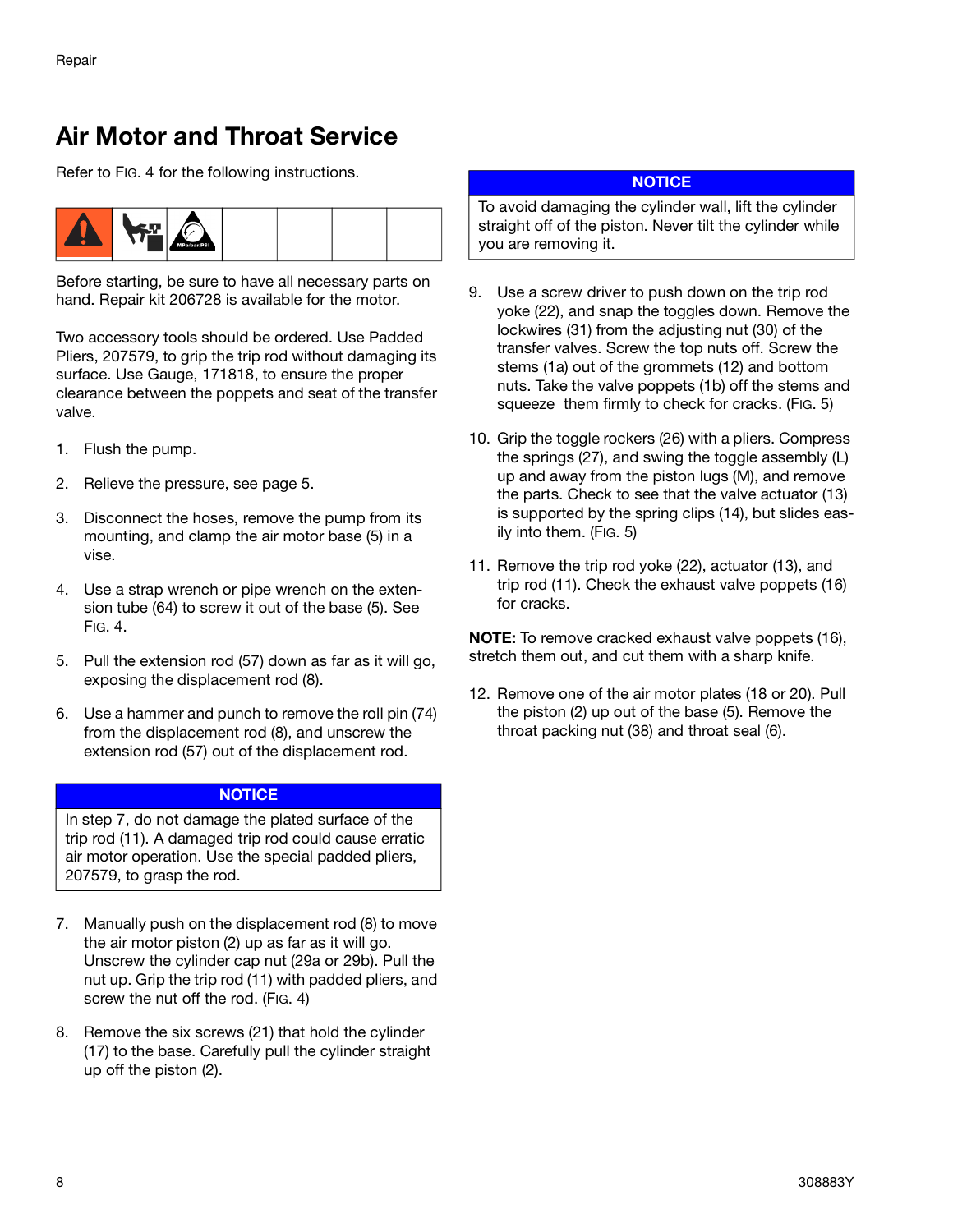

<span id="page-8-0"></span>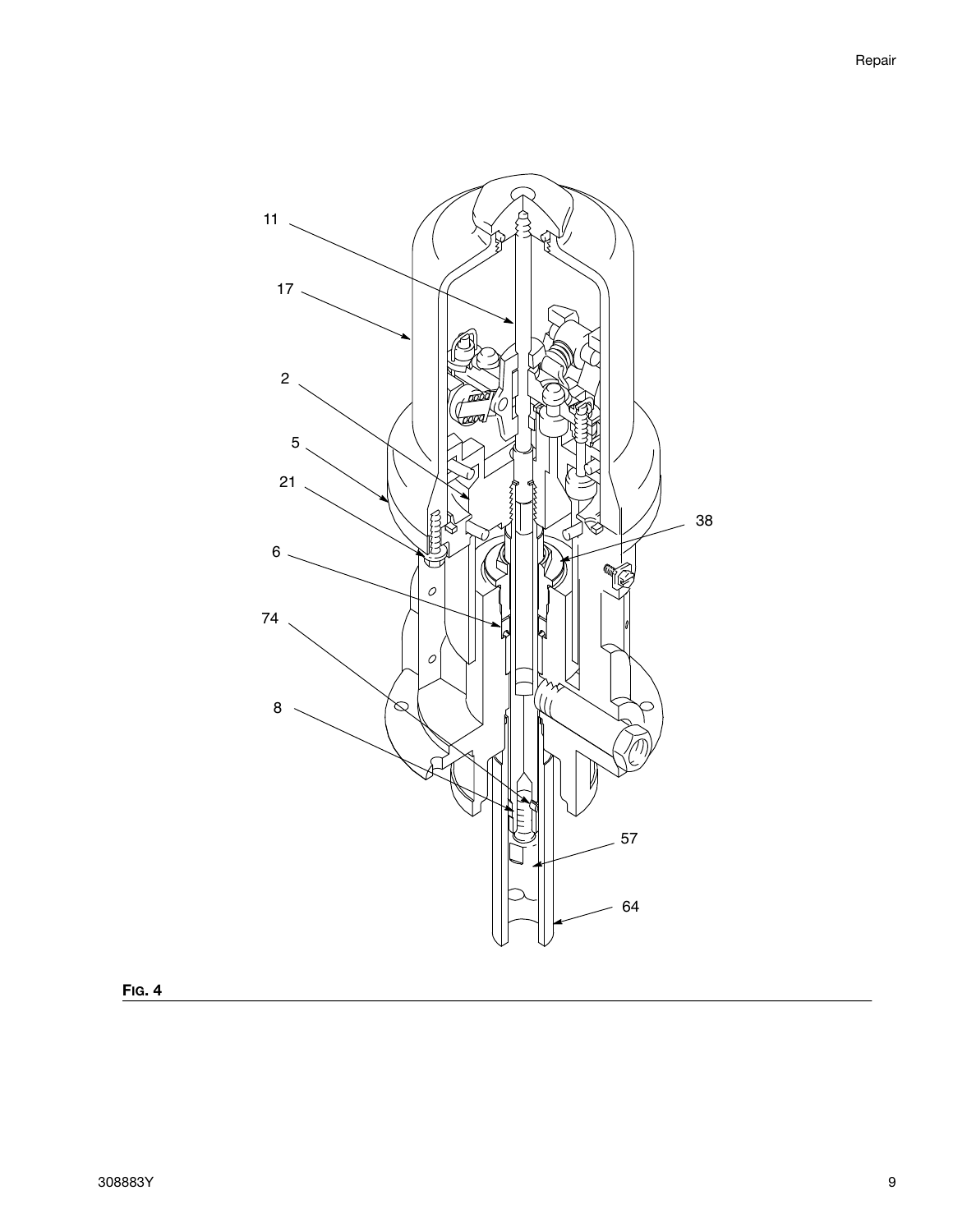### **Air Motor and Throat Seals**

#### **Reassembly**

- 1. Clean all the parts carefully in a compatible solvent, and inspect for wear or damage. Use all the repair kit parts during reassembly, and replace other parts as needed.
- 2. Check the polished surfaces of the piston (2), displacement rod (8), and cylinder (17) wall for scratches or wear. A scored rod causes premature throat seal wear and leaking.
- 3. Lubricate all parts with a light, water-resistant grease.
- 4. Install the new throat seal (6), lips facing down. Screw the packing nut (38) into the base (5).
- 5. Slide the displacement rod (8) down through the throat, and lower the piston (2) into the base (5). Be sure the o-rings (9, 10, and 24) are in place. ([FIG. 4](#page-8-0))
- 6. Pull the exhaust valve poppets (16) into the value actuator (13), and clip off the top part shown with dotted lines in [FIG. 5](#page-9-0).
- 7. Install the transfer valve grommets (12), and reassemble the valve mechanism. Before installing the lockwires (31) in the adjusting nuts (30), use the special gauges, 171818, to adjust the transfer valve so there is 0.145 inches (3.7 mm) clearance between the poppets (1b) and the seat when it is open. Snap the toggles (25) to the up position. ([FIG.](#page-9-0)  [5](#page-9-0))
- 8. Reassemble the air motor, and assemble to the displacement pump. Torque the extensions tube (64) to the base (5) at 45 to 55 ft-lbs (61 to 75 N.m). Before installing the air motor plate, tighten the throat packing nut (38) snugly; do not overtighten it.
- 9. Before remounting the pump, connect an air hose, and run the pump slowly, at about 40 psi (.028 MPa, 2.8 bar), to see that it operates smoothly.
- 10. Reconnect the ground wire before regular operation of the pump.





<span id="page-9-0"></span>**FIG. 5**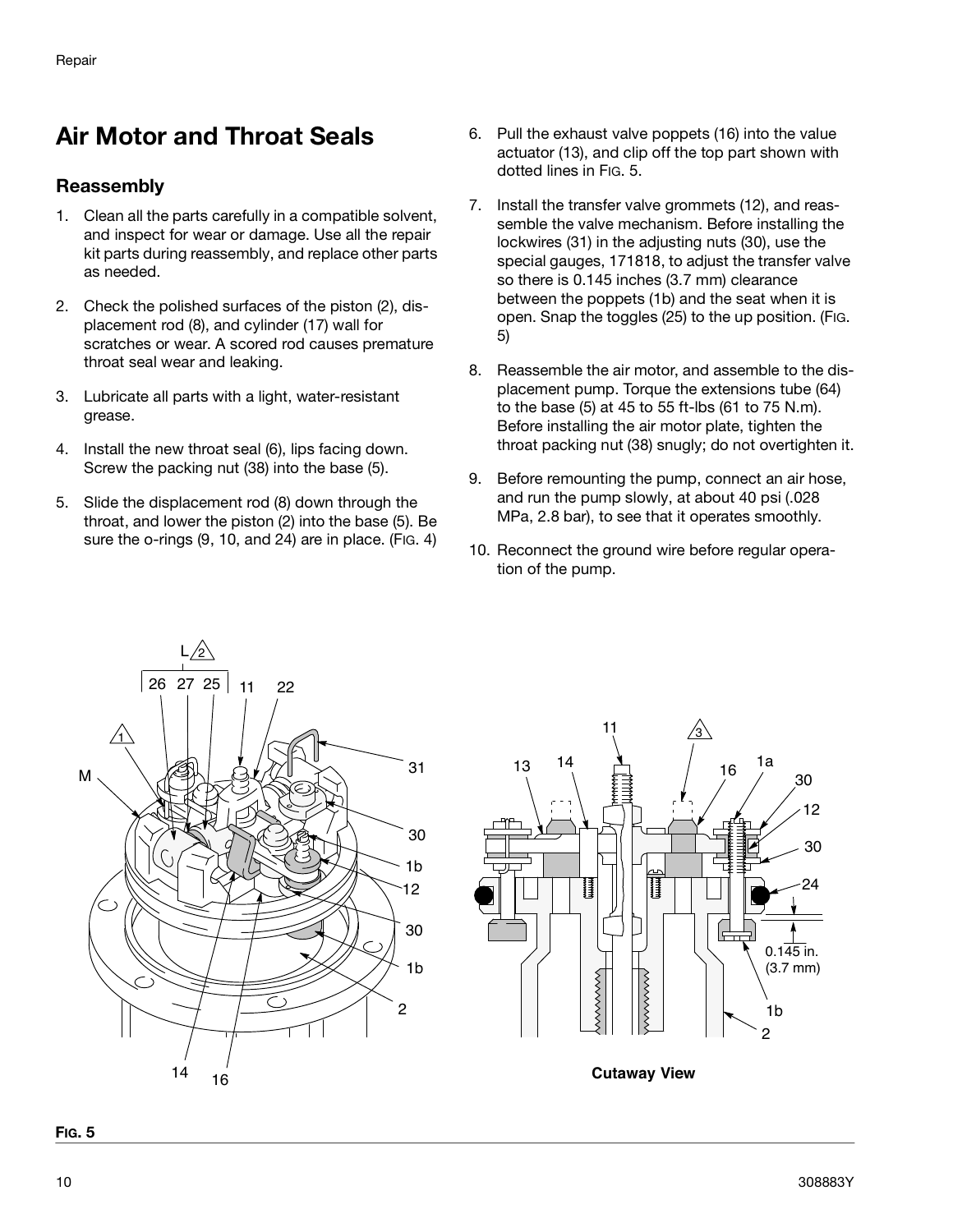# **Troubleshooting**



- 1. Follow **[Pressure Relief Procedure](#page-4-0)**, page [5](#page-4-0), before checking or repairing gun.
- 2. Check all possible problems and causes before disassembling gun.

| Problem                                          | Cause                                                     | <b>Solution</b>                                              |
|--------------------------------------------------|-----------------------------------------------------------|--------------------------------------------------------------|
|                                                  | Inadequate air supply pressure or<br>restricted air lines | Increase air supply and/or clear<br>restriction              |
|                                                  | Closed or clogged valves                                  | Open and/or clear                                            |
| Pump fails to operate                            | Clogged fluid lines, hoses, valves,<br>etc.               | Relieve pressure. Clear obstruction                          |
|                                                  | Damaged air motor                                         | Assess damage and service air<br>motor                       |
|                                                  | Exhausted fluid supply                                    | Refill and reprime or flush                                  |
| Continuous air exhaust                           | Worn or damaged air motor gasket<br>or seal               | Asses wear or damage and service<br>air motor                |
|                                                  | Exhausted fluid supply                                    | Refill and reprime or flush                                  |
|                                                  | Worn pump seals                                           | Replace                                                      |
| Erratic pump operation                           | Damaged shovel tube                                       | Replace                                                      |
|                                                  | Damaged check seat                                        | replace pump piston or shovel rod<br>(or other damaged part) |
| Pump operates, but output low on                 | Worn piston seal                                          | Replace                                                      |
| upstroke                                         | Damaged upper check seat                                  | Replace pump piston                                          |
| Pump operates, but output low on                 | Worn fluid intake seal                                    | Replace                                                      |
| downstroke                                       | Damaged lower check seat                                  | Replace shovel rod                                           |
|                                                  | Inadequate air supply or restricted<br>air line           | Increase air supply and /or clear<br>restriction             |
|                                                  | Closed or clogged valves                                  | Open and/or clear                                            |
| Pump operates, but output low on<br>both strokes | Exhausted fluid supply                                    | Refill fluid supply and reprime<br>pump                      |
|                                                  | Clogged fluid lines, hoses, valves,<br>etc.               | Relieve pressure. Clear obstruction                          |
|                                                  | Worn seals                                                | Replace                                                      |
| Grease leaking from muffler plates               | Worn throat seal                                          | Replace                                                      |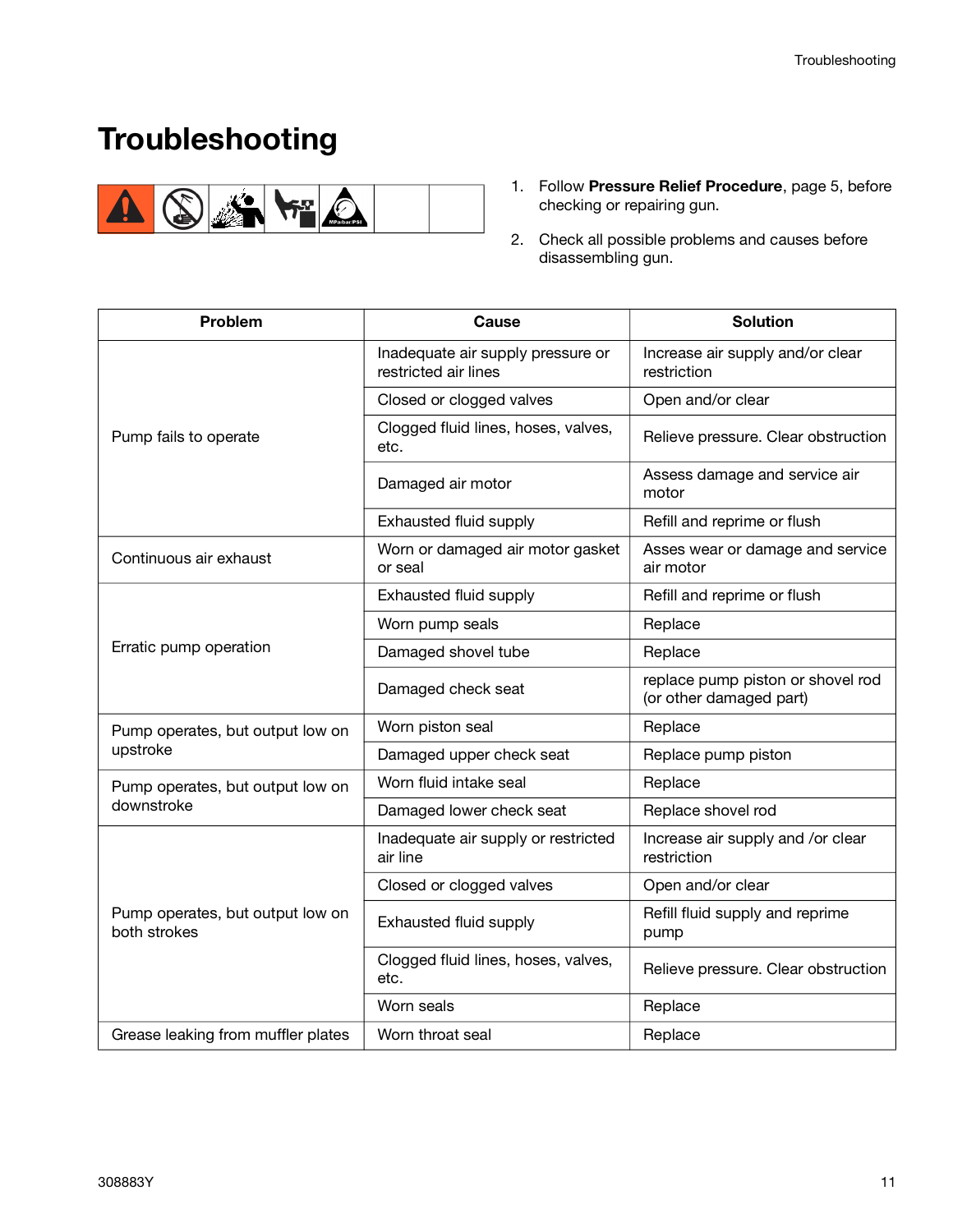# **Parts**

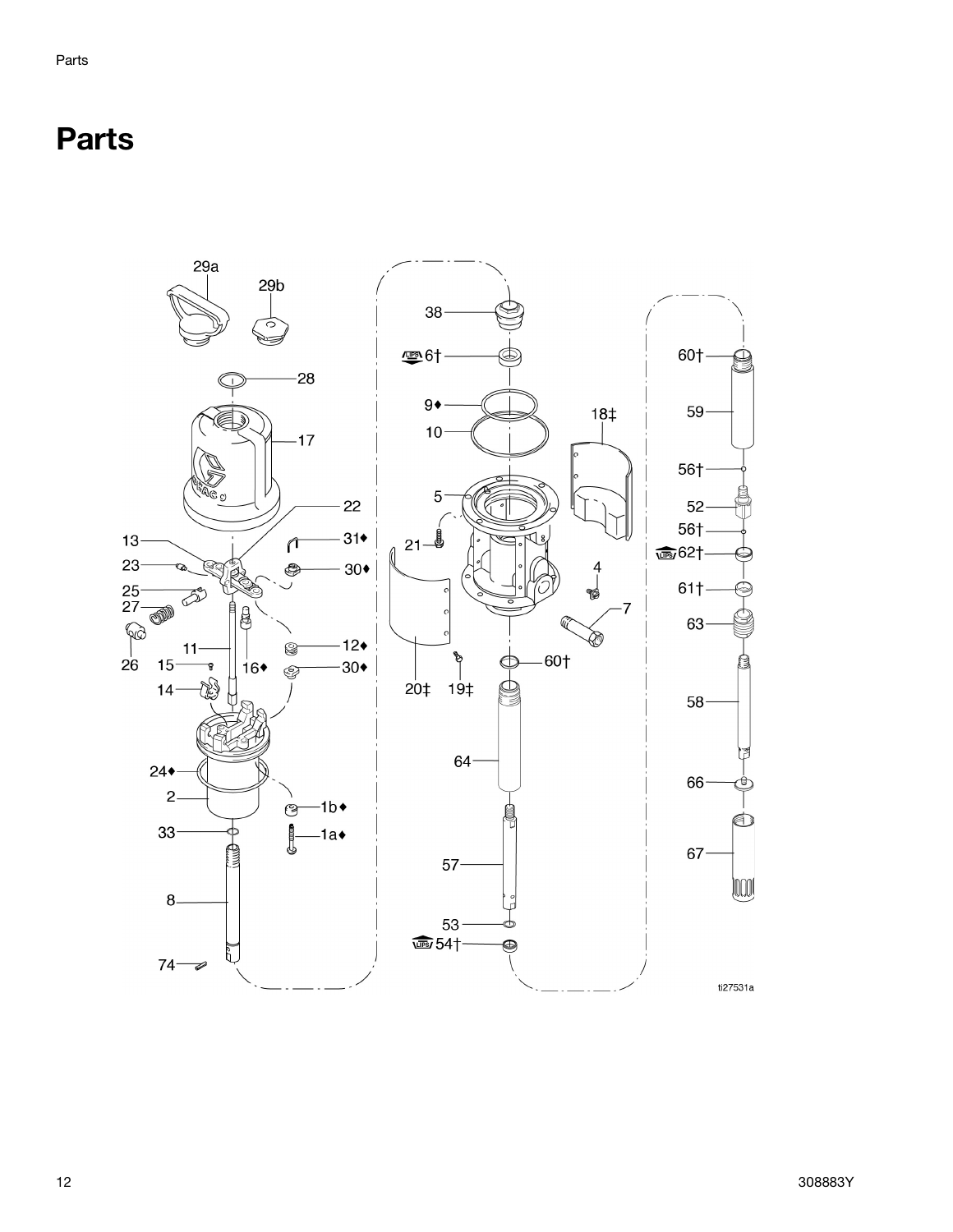**Ref. Part Description Qty.**

#### **Part No./Description**

| Ref.                     | Part                     | <b>Description</b>                      | Qty.           | 29a             |                          | 164704 HANDLE NUT, cylinder, cap,                           | 1              |
|--------------------------|--------------------------|-----------------------------------------|----------------|-----------------|--------------------------|-------------------------------------------------------------|----------------|
|                          |                          |                                         | $\overline{2}$ |                 |                          | model 239877                                                |                |
| 1.                       |                          | VALVE, poppet, includes 1a and          |                | 29 <sub>b</sub> | 161435                   | NUT, cylinder, cap, models                                  | 1              |
|                          |                          | 1b                                      |                |                 |                          | 239887, 239888                                              |                |
| 1a                       |                          | STEM, valve                             | 1              | 30              |                          | NUT, adjusting                                              | 4              |
| 1 <sub>b</sub>           |                          | POPPET, valve, urethane                 | 1              | 31              | ٠                        | LOCKWIRE, transfer valve                                    | $\overline{c}$ |
| $\overline{c}$           |                          | 15K534 PISTON, air motor                |                | 33              |                          | 160932 GASKET, copper                                       |                |
| $\overline{\mathcal{L}}$ |                          | 116343 SCREW, grounding1                |                | 38              | 192537                   | NUT, packing                                                |                |
| 5                        | 241826 BASE              |                                         |                | 52              |                          | 196184 PISTON                                               |                |
| 6                        | $^{\dagger}$             | SEAL, throat, polyurethane              |                | 53              |                          | 196185 RETAINER, piston seal                                |                |
| 7                        |                          | 162718 ADAPTER, 3/8 npt(m) x 1/4 npt(f) | 1<br>1         | 54              | $^\dagger$               | SEAL, piston, blue fluorotrel                               |                |
| 8<br>$\boldsymbol{9}$    | 192541                   | ROD, displacement                       | 1              | 56              | $^\dagger$               | <b>BALL</b>                                                 | $\overline{2}$ |
|                          | 160624                   | O-RING, buna-N<br>O-RING, buna-N        |                | 57              | 192685                   | ROD, extension, model 239877                                |                |
| 10<br>11                 | 203965                   | ROD, trip                               |                |                 | 192684                   | ROD, extension, model 239887                                |                |
| 12                       |                          | GROMMET, rubber, air intake             | 2              |                 | 192535                   | ROD, extension, model 239888                                |                |
| 13                       | 172867                   | ACTUATOR, valve                         | 1              | 58              | 192540                   | ROD, shovel                                                 |                |
| 14                       | 172866                   | CLIP, spring                            | 2              | 59<br>60        | 192538                   | CYLINDER, pump                                              |                |
| 15                       | 102975                   | SCREW, rd hd mach, no. 6-32 x           | $\overline{2}$ | 61              | t                        | SEAL, gasket<br>BEARING, shovel rod                         | 2              |
|                          |                          | $1/4$ " (6.3mm)                         |                | 62              | $^\dagger$<br>$\ddagger$ | SEAL, shovel rod, polyurethane                              |                |
| 16                       |                          | POPPET, valve, urethane                 | $\overline{c}$ | 63              |                          | 192531 CONNECTOR, tube                                      |                |
| 17                       | 160613                   | CYLINDER, air motor                     | 1              | 64              |                          | 192682 TUBE, extension, model 239877                        |                |
| 18                       |                          | PLATE, identification, with muffler     | 1              |                 |                          | 193760 TUBE, extension, model 239887                        | 1              |
| 19                       | $\ddagger$<br>$\ddagger$ | SCREW, hex head, no. 8-32 x 0.38        | 12             |                 |                          | 193758 TUBE, extension, model 239888                        |                |
|                          |                          | inches (10 mm) long                     |                | 66              |                          | 192660 SHOVEL                                               |                |
| 20                       | $\ddagger$               | PLATE, warning, with muffler            | 1              | 67              |                          | 17A265 TUBE, shovel                                         |                |
| 21                       | 101578                   | SCREW, hex head, no. 8-32 x 0.38        | 6              | 74              |                          | 112154 PIN, spring, straight                                |                |
|                          |                          |                                         |                |                 |                          |                                                             |                |
|                          |                          | inches (10 mm) long                     |                |                 |                          | Parts included in Kit 206728 (purchase separately).         |                |
| 22<br>23                 | 158360<br>158362         | YOKE, rod, trip<br>PIN, toggle          | 1              |                 |                          |                                                             |                |
| 24                       | ٠                        | O-RING, nitrile rubber                  | $\frac{2}{1}$  | $\pm$           |                          | Parts included in Kit 222559 (purchase separately).         |                |
| 25                       | 160623                   | ARM, toggle                             |                |                 |                          |                                                             |                |
| 26                       |                          | 158364 ROCKER, toggle                   | $\frac{2}{2}$  | $^+$            |                          | Parts included in Kit 241623 (purchase separately).         |                |
| 27                       |                          | 167585 SPRING, helical compression      | $\overline{2}$ |                 |                          | <b>NOTE:</b> Two accessory tools are required for air motor |                |
| 28                       | 156698                   | O-RING, buna-N                          | 1              |                 |                          | and throat services: Padded Pliers, 207579, and             |                |
|                          |                          |                                         |                |                 |                          |                                                             |                |
|                          |                          |                                         |                |                 | Gauge, 171818.           |                                                             |                |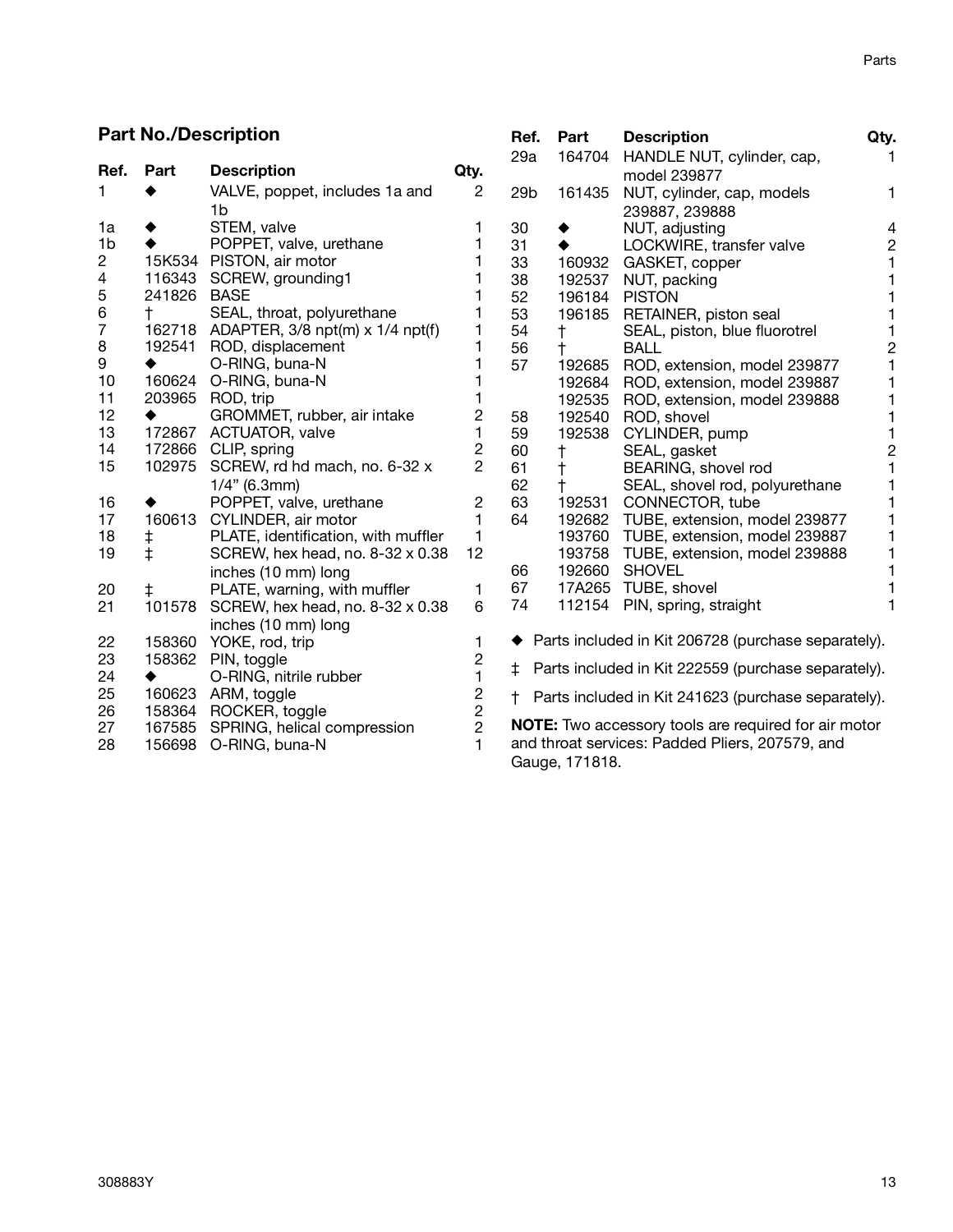# **Dimension Drawings**



# **Mounting Hole Layout**

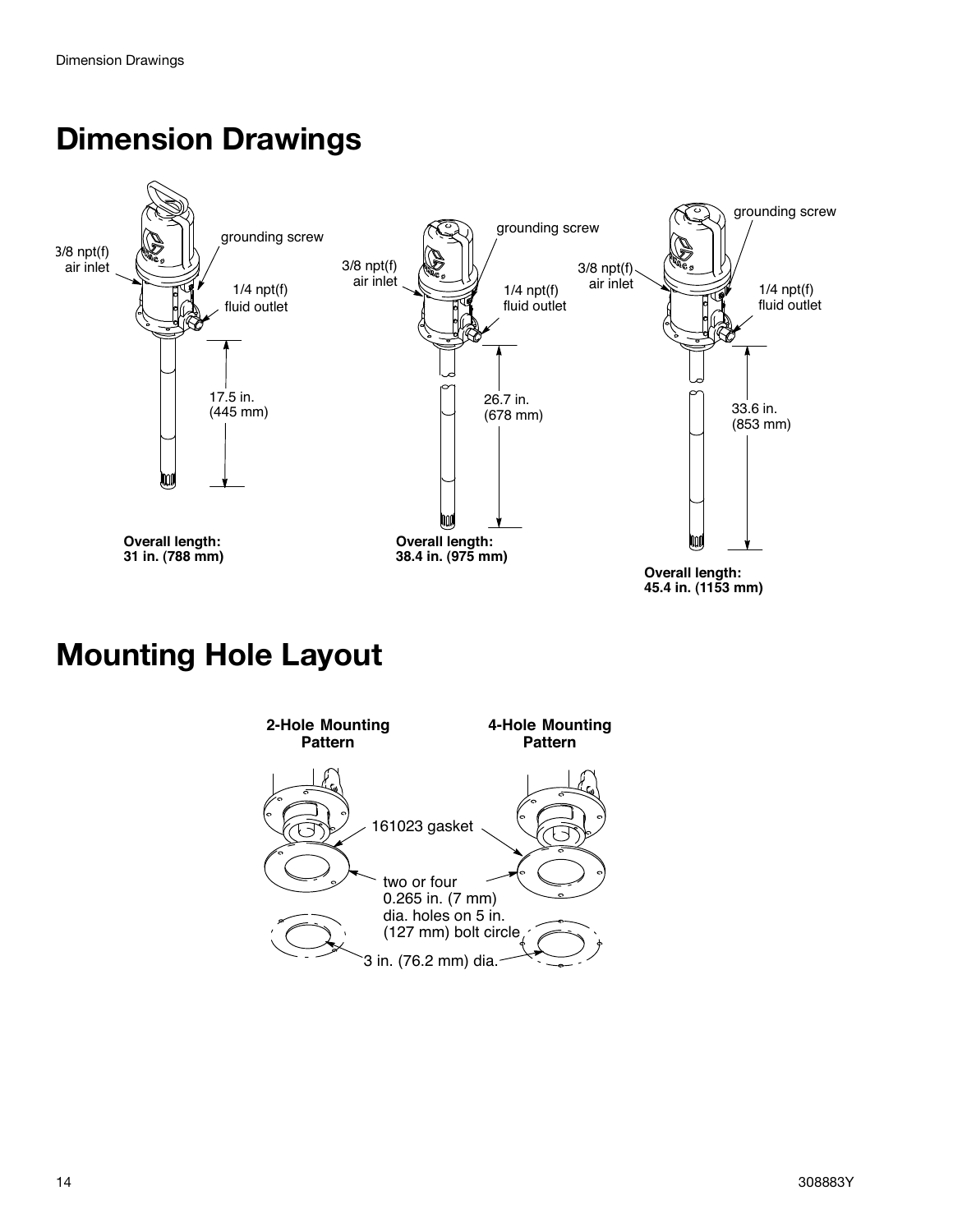# **Technical Data**

.

| 50:1 Fire-Ball® 300 Pumps      |                                                              |                                                                         |  |  |  |
|--------------------------------|--------------------------------------------------------------|-------------------------------------------------------------------------|--|--|--|
|                                | US                                                           | <b>Metric</b>                                                           |  |  |  |
| Fluid pressure ratio           | 50:1                                                         |                                                                         |  |  |  |
| Air pressure operating range   | 30 to 140 psi                                                | 0.3 to 0.97 MPa,3 to 9.7 bar                                            |  |  |  |
| Maximum fluid working pressure | 8400 psi                                                     | 58 Mpa, 580 bar                                                         |  |  |  |
| Maximum output                 | $0.22$ gpm                                                   | $0.82$ lpm                                                              |  |  |  |
| Cycles per gallon (liter)      | 345                                                          | 92                                                                      |  |  |  |
| Maximum recommended pump speed | 76 cycles/min at 0.22 gpm                                    | 76 cycles/min at 0.82 lpm                                               |  |  |  |
| Air motor effective diameter   | $3.0$ in.                                                    | 76 mm                                                                   |  |  |  |
| Stroke                         |                                                              |                                                                         |  |  |  |
| Air consumption                | Approximately 22.8 cfm at 0.25<br>gpm at 100 psi             | Approximately 0.638 m <sup>3</sup> /min at<br>0.95 lpm at 0.7 MPa/7 bar |  |  |  |
| <b>Wetted Parts</b>            | Steel, brass, aluminum, acetal, nitrile rubber, polyurethane |                                                                         |  |  |  |
| Weight                         | 22 lb                                                        | 10 kg                                                                   |  |  |  |

| <b>Sound Level</b>                                                   |            |  |  |
|----------------------------------------------------------------------|------------|--|--|
| Sound Pressure Level (Measured at 1 meter from unit)                 | 77.8 dB(A) |  |  |
| Sound Power Level (tested in accordance with ISO<br>$ 9614-2\rangle$ | 85.6 dB(A) |  |  |